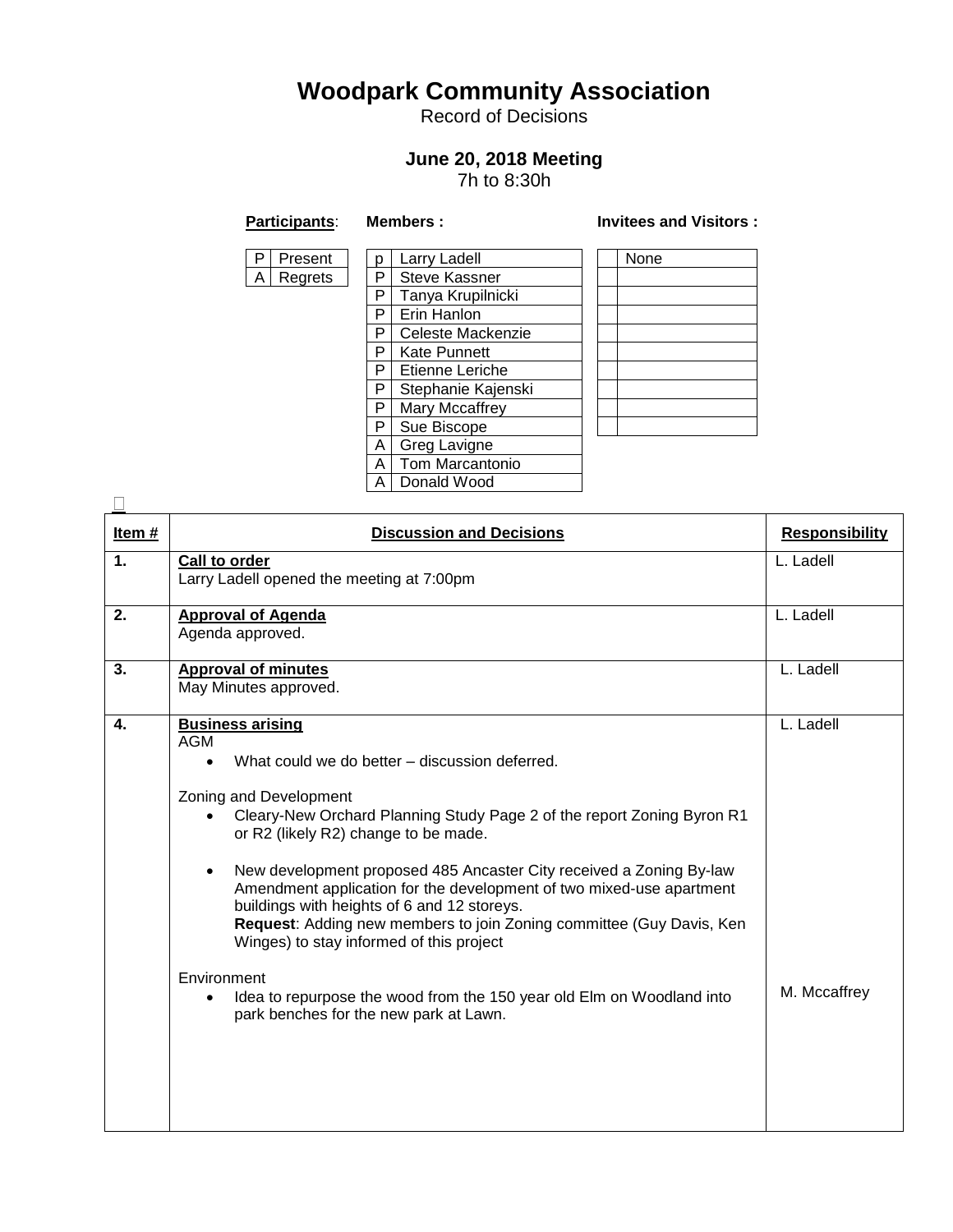| Item $#$ | <b>Discussion and Decisions</b>                                                                                                                                                                                                                         | <b>Responsibility</b> |
|----------|---------------------------------------------------------------------------------------------------------------------------------------------------------------------------------------------------------------------------------------------------------|-----------------------|
| 5.       | <b>Assignment of Board Responsibilities</b>                                                                                                                                                                                                             | L. Ladell             |
|          | Discussion about what each role was, shared responsibilities and the proposal for<br>new position such as Governance to help keep us on track with our vision/mission.                                                                                  |                       |
|          | President: Larry Ladell                                                                                                                                                                                                                                 |                       |
|          | Vice President: Stephen Kassner                                                                                                                                                                                                                         |                       |
|          | Secretary*/Treasurer: Tanya Kupilnicki (*Note taking of Minutes to be shared on<br>rotational basis)                                                                                                                                                    |                       |
|          | Communications Committee: Tanya Kupilnicki, Stephen Kassner, Stephanie<br>Kajenski, Etienne Leriche                                                                                                                                                     |                       |
|          | Community Development: Erin Hanlon, Celeste Mackenzie, Kate Punnett, (Valerie<br>Heximer)                                                                                                                                                               |                       |
|          | Zoning and Development Committee: Larry Ladell, Stephen Kassner, Don Wood,<br>(Ken Winges), (Guy Davis)                                                                                                                                                 |                       |
|          | Transportation Committee: Erin Hanlon, Sue Biscope, Celeste Mackenzie                                                                                                                                                                                   |                       |
|          | Community Security Committee: Stephen Kassner, Greg Lavigne                                                                                                                                                                                             |                       |
|          | <b>Coordinator Food Production Committee: Tom Marcantonio</b>                                                                                                                                                                                           |                       |
|          | Hard Services Committee: Etienne Leriche, Stephanie Kajenski, Don Wood,<br>Celeste Mackenzie                                                                                                                                                            |                       |
|          | Environment: Kate Punnett, (Mary Mccaffrey)                                                                                                                                                                                                             |                       |
|          | Park Enhancement Committee: Etienne Leriche                                                                                                                                                                                                             |                       |
|          | Governance Committee: Celeste Mackenzie (Valerie Heximer)                                                                                                                                                                                               |                       |
|          | Federation of Community Associations Representative: (John Blatherwick)                                                                                                                                                                                 |                       |
| 6.       | <b>Treasurer's Report</b><br>Current balance: \$958.54                                                                                                                                                                                                  | T. Krupilnicki        |
|          | Pending status update on withdrawls/deposits less printing costs, a spreadsheet<br>forthcoming.                                                                                                                                                         |                       |
|          | Collected \$97 from AGM, Mark Taylor paid for Mural Paint (\$688) and covered BBQ<br>expenses (\$200). From June 9 <sup>th</sup> Mural Paint day BBQ/Canteen raised (\$330) less<br>expenses, (\$118) profit.                                           |                       |
|          | Thinking about future fundraising options. Costs that may be alleviated in future: Not<br>printing the minutes for future meetings and alleviating cost of room rental if we<br>move to Woodroffe field house. Note: Library rental costs \$12/meeting. |                       |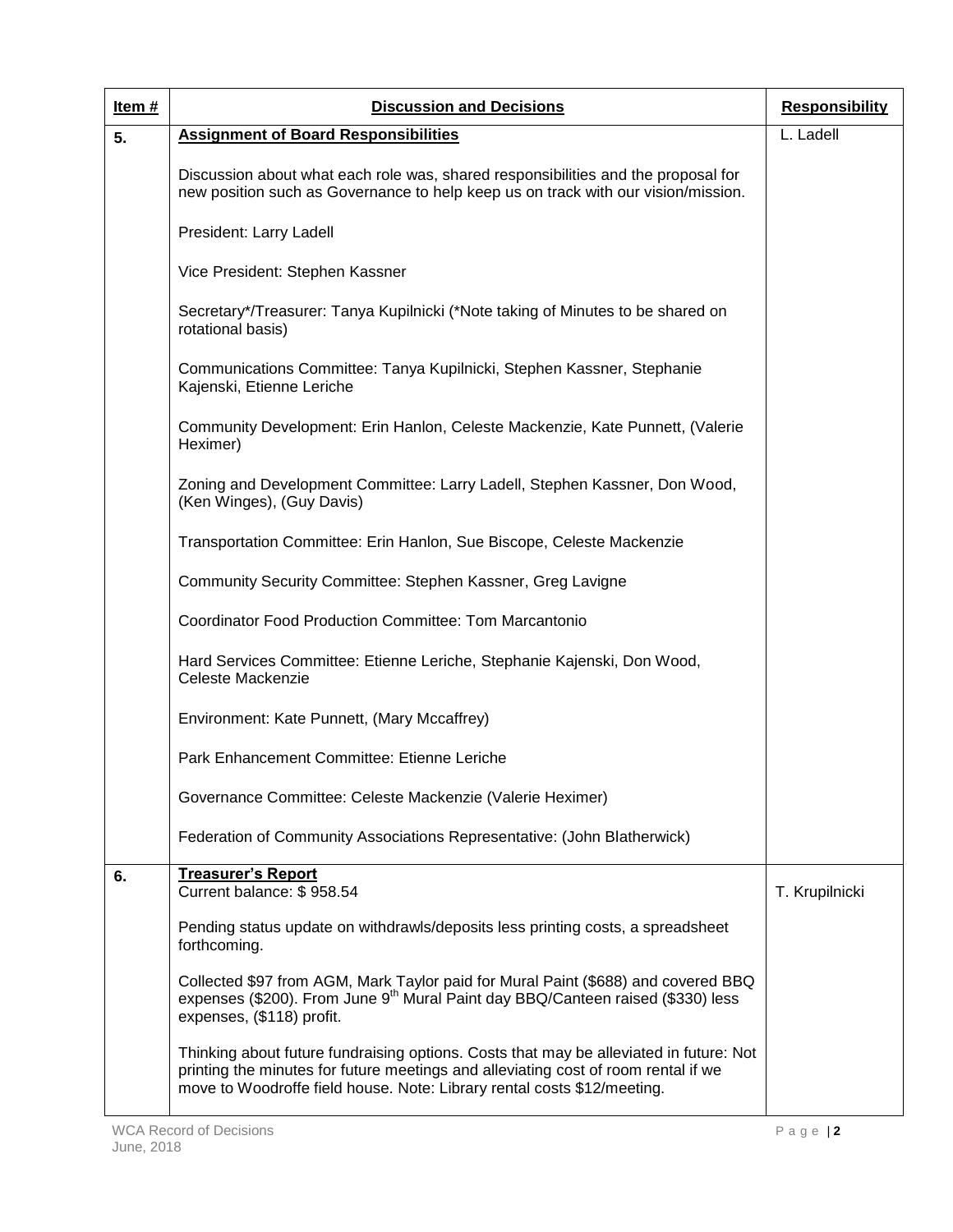| Item# | <b>Discussion and Decisions</b>                                                                                                                                                                                                                                                                                                                                                                                                                                                                                                                                                                                                                                                                                                                                                                                                                                                                                                             | <b>Responsibility</b>                     |
|-------|---------------------------------------------------------------------------------------------------------------------------------------------------------------------------------------------------------------------------------------------------------------------------------------------------------------------------------------------------------------------------------------------------------------------------------------------------------------------------------------------------------------------------------------------------------------------------------------------------------------------------------------------------------------------------------------------------------------------------------------------------------------------------------------------------------------------------------------------------------------------------------------------------------------------------------------------|-------------------------------------------|
| 7.    | <b>Committee Reports:</b>                                                                                                                                                                                                                                                                                                                                                                                                                                                                                                                                                                                                                                                                                                                                                                                                                                                                                                                   |                                           |
|       | Transportation-                                                                                                                                                                                                                                                                                                                                                                                                                                                                                                                                                                                                                                                                                                                                                                                                                                                                                                                             | C. Mackenzie                              |
|       | Active Transport Proposal first draft done. Celeste, Larry, Etienne met to<br>review and discuss strategy. Rather than present to city first, want to review<br>with the community, planning for September. (Proposal regarding<br>infrastructure needed with traffic intensifying in neighborhood and in<br>anticipation for LRT - such as traffic calming, sidewalks, speedbumps, bike<br>lanes).<br>Action: Celeste to create a small committee to work with city planners to<br>$\bullet$<br>answer questions and be prepared for a September Community meeting.<br>Considering doing a survey to woodparkers to address questions like need<br>for sidewalks.<br><b>Requested adjustments:</b><br>Cross over at Fox Crescent & Carling - between Richardson &<br>Woodland. Orphaned bus-stop makes it difficult for safe crossing.<br>Add bike lanes and allowable bike/passage for areas like S.<br>$\circ$<br>Ancaster and Edgewood. | All                                       |
|       | Winter Parking-Ban Pilot (No parking on 1-side of street from Dec 1-Mar<br>31) Extending to next year and will request additional streets be added such<br>as Lawn and Anthony                                                                                                                                                                                                                                                                                                                                                                                                                                                                                                                                                                                                                                                                                                                                                              | E. Hanlon                                 |
|       | Hard Services - S. Kajenski update on Ancaster Planters. Have successfully<br>received a grant from City for pollinator plantings and paint. Project for a year.<br>Funds are specific to planters with requirement to track all social/media activity and<br>budget. Project did raise concerns with a Developer who's proposing a mix-<br>residential/business complex at 485 Ancaster. Planters may need to be moved a<br>meter North to accommodate access rights to the property.                                                                                                                                                                                                                                                                                                                                                                                                                                                      | S. Kajenski                               |
|       | <b>Community Security - Crime Reports-</b> deferred.                                                                                                                                                                                                                                                                                                                                                                                                                                                                                                                                                                                                                                                                                                                                                                                                                                                                                        |                                           |
|       | Communications -<br>Newsletter successfully delivered to community<br>Update to woodparkers website need to done. Steve/Stephanie to update<br>Stephanie to be added to group email account to make sure questions rec'd<br>on the site get answered.<br>Post May minutes                                                                                                                                                                                                                                                                                                                                                                                                                                                                                                                                                                                                                                                                   | L. Ladell                                 |
|       | <b>Community Development-</b><br>Street Mural - successfully done.<br>Neighborhood Yard sale - 15 garage sales noted on Pinned Google-Map<br>Board summer social - Larry to host a mid-week gathering in July                                                                                                                                                                                                                                                                                                                                                                                                                                                                                                                                                                                                                                                                                                                               | T. Krupilnicki<br>E. Leriche<br>L. Ladell |
|       | <b>Environment</b> - Park at Lawn Approved. Full report deferred.<br>Food Sustainability -                                                                                                                                                                                                                                                                                                                                                                                                                                                                                                                                                                                                                                                                                                                                                                                                                                                  | L. Ladell                                 |
|       | <b>Community Garden ongoing</b><br>June 16 meeting in the garden successful                                                                                                                                                                                                                                                                                                                                                                                                                                                                                                                                                                                                                                                                                                                                                                                                                                                                 | T. Marcantonio<br>K. Punnett              |